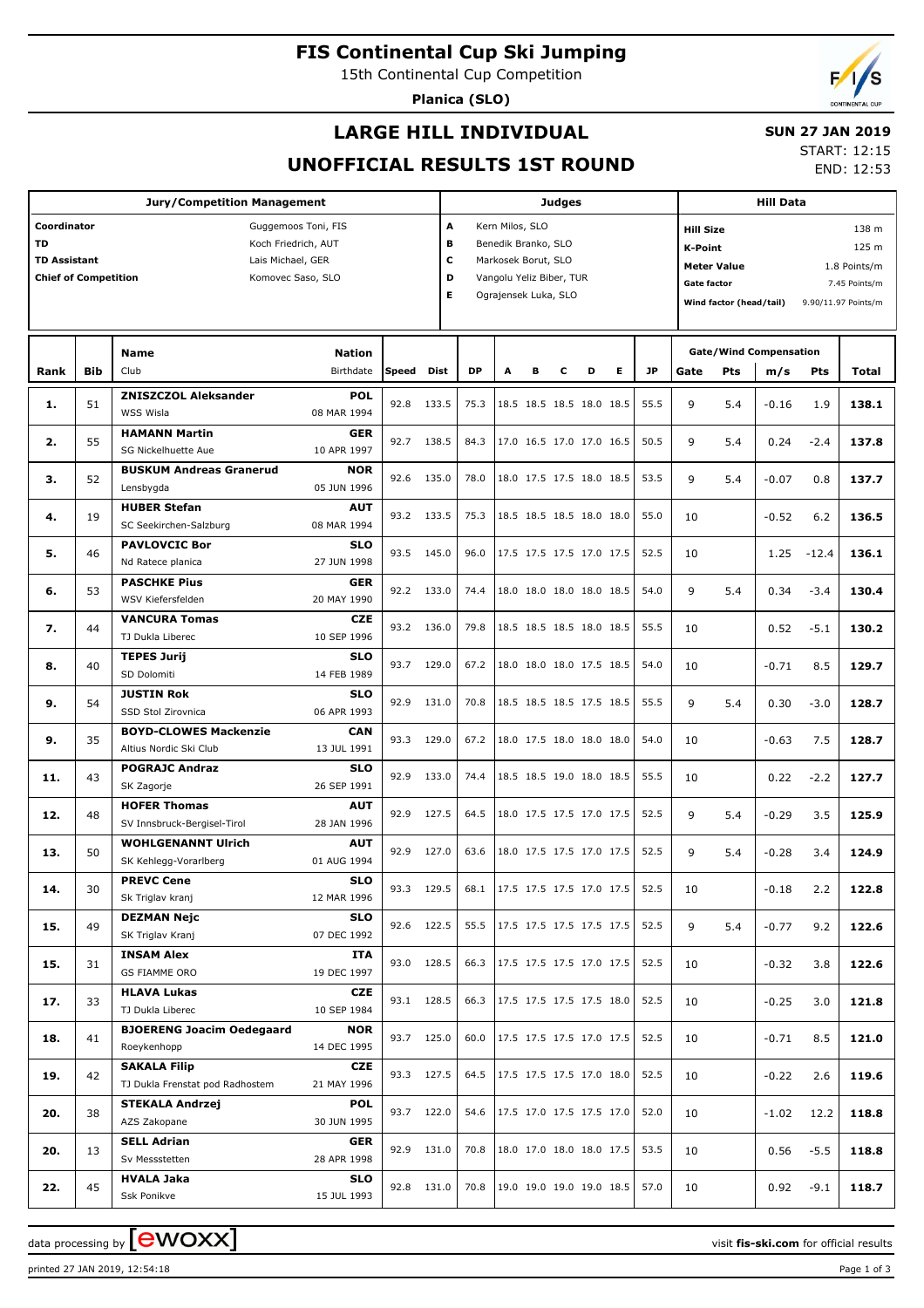# **FIS Continental Cup Ski Jumping**

15th Continental Cup Competition

**Planica (SLO)**

# **LARGE HILL INDIVIDUAL**

### **SUN 27 JAN 2019**

## **UNOFFICIAL RESULTS 1ST ROUND**

START: 12:15 END: 12:53

|      |                | <b>Name</b>                                                   |                            |       |            |           |   |   |   |                          |                          | <b>Gate/Wind Compensation</b> |      |     |         |         |       |
|------|----------------|---------------------------------------------------------------|----------------------------|-------|------------|-----------|---|---|---|--------------------------|--------------------------|-------------------------------|------|-----|---------|---------|-------|
| Rank | <b>Bib</b>     | Club                                                          | <b>Nation</b><br>Birthdate | Speed | Dist       | <b>DP</b> | A | в | с | D                        | E.                       | JP.                           | Gate | Pts | m/s     | Pts     | Total |
|      |                | <b>DESCHWANDEN Gregor</b>                                     | <b>SUI</b>                 |       |            |           |   |   |   |                          |                          |                               |      |     |         |         |       |
| 23.  | 34             | Horw                                                          | 27 FEB 1991                | 93.3  | 125.0      | 60.0      |   |   |   | 17.5 17.0 17.5 17.0 17.5 |                          | 52.0                          | 10   |     | $-0.49$ | 5.9     | 117.9 |
|      |                | <b>SAMEC Matevz</b>                                           | <b>SLO</b>                 |       |            |           |   |   |   |                          |                          |                               |      |     |         |         |       |
| 24.  | 23             | SSK Ljubno BTC                                                | 20 AUG 1997                | 92.6  | 127.0      | 63.6      |   |   |   | 18.0 17.5 18.0 17.0 18.0 |                          | 53.5                          | 10   |     | 0.38    | $-3.8$  | 113.3 |
| 25.  | 28             | <b>KANTYKA Przemyslaw</b>                                     | <b>POL</b>                 | 93.4  | 124.5      | 59.1      |   |   |   | 17.0 17.0 17.0 17.0 17.5 |                          | 51.0                          | 10   |     | $-0.26$ | 3.1     | 113.2 |
|      |                | LKS Klimczok Bystra                                           | 15 DEC 1996                |       |            |           |   |   |   |                          |                          |                               |      |     |         |         |       |
| 26.  | 29             | <b>SCHWANN Mika</b>                                           | <b>AUT</b>                 | 93.3  | 123.0      | 56.4      |   |   |   | 17.0 17.0 16.5 17.0 17.0 |                          | 51.0                          | 10   |     | $-0.42$ | 5.0     | 112.4 |
|      |                | KSG Klagenfurt-Kaernten                                       | 30 JUL 1999                |       |            |           |   |   |   |                          |                          |                               |      |     |         |         |       |
| 27.  | 24             | <b>KARLEN Gabriel</b>                                         | SUI                        | 92.4  | 126.0      | 61.8      |   |   |   | 17.5 17.5 17.5 17.5 17.5 |                          | 52.5                          | 10   |     | 0.32    | $-3.2$  | 111.1 |
|      |                | Gstaad                                                        | 10 MAR 1994                |       |            |           |   |   |   |                          |                          |                               |      |     |         |         |       |
| 28.  | 37             | <b>STEINER Maximilian</b><br>WSV Bad Ischl-NTS-Oberoesterreic | <b>AUT</b><br>04 MAY 1996  | 93.0  | 118.5      | 48.3      |   |   |   | 16.5 16.5 16.5 16.5 17.0 |                          | 49.5                          | 10   |     | $-1.09$ | 13.0    | 110.8 |
|      |                | <b>SOLBERG Christian Roeste</b>                               | <b>NOR</b>                 |       |            |           |   |   |   |                          |                          |                               |      |     |         |         |       |
| 29.  | 8              | Jardar                                                        | 26 SEP 1999                | 92.8  | 121.5      | 53.7      |   |   |   | 17.0 17.5 17.0 17.5 17.0 |                          | 51.5                          | 10   |     | $-0.37$ | 4.4     | 109.6 |
|      |                | <b>AUNE Joakim</b>                                            | <b>NOR</b>                 |       |            |           |   |   |   |                          |                          |                               |      |     |         |         |       |
| 30.  | 39             | Byaasen                                                       | 10 AUG 1993                | 93.4  | 118.0      | 47.4      |   |   |   | 16.5 17.0 17.0 17.5 16.5 |                          | 50.5                          | 10   |     | $-0.96$ | 11.5    | 109.4 |
|      |                | <b>HAUKEDAL Richard</b>                                       | <b>NOR</b>                 |       |            |           |   |   |   | 17.5 17.0 16.5 17.0 17.5 |                          |                               |      |     |         |         |       |
| 31.  | 25             | Baekkelagets SK                                               | 31 AUG 1996                | 93.2  | 126.0      | 61.8      |   |   |   |                          |                          | 51.5                          | 10   |     | 0.40    | $-4.0$  | 109.3 |
| 32.  | 32             | <b>EGLOFF Luca</b>                                            | SUI                        | 93.5  | 120.0      | 51.0      |   |   |   | 17.0 16.5 16.5 17.0 17.0 |                          | 50.5                          | 10   |     | $-0.64$ | 7.7     | 109.2 |
|      |                | Grabserberg                                                   | 06 JUN 1995                |       |            |           |   |   |   |                          |                          |                               |      |     |         |         |       |
| 33.  | 12             | <b>CECON Federico</b>                                         | <b>ITA</b>                 | 92.6  | 123.5      | 57.3      |   |   |   | 17.0 17.0 17.0 17.5 17.0 |                          | 51.0                          | 10   |     | $-0.03$ | 0.4     | 108.7 |
|      |                | <b>GS FIAMMEGIALLE</b>                                        | 11 JUN 1994                |       |            |           |   |   |   |                          |                          |                               |      |     |         |         |       |
| 34.  | 20             | <b>POPPINGER Manuel</b>                                       | <b>AUT</b>                 | 93.3  | 124.0      | 58.2      |   |   |   | 16.5 16.5 16.0 17.0 16.5 |                          | 49.5                          | 10   |     | $-0.03$ | 0.4     | 108.1 |
|      |                | SV Innsbruck-Bergisel-Tirol                                   | 19 MAY 1989                |       |            |           |   |   |   |                          |                          |                               |      |     |         |         |       |
| 35.  | 36             | <b>MURANKA Klemens</b><br>TS Wisla Zakopane                   | <b>POL</b><br>31 AUG 1994  | 93.3  | 118.5      | 48.3      |   |   |   | 16.0 16.0 16.0 16.0 16.0 |                          | 48.0                          | 10   |     | $-0.97$ | 11.6    | 107.9 |
|      |                | <b>BREIVIK Andreas Varsi</b>                                  | <b>NOR</b>                 |       |            |           |   |   |   |                          |                          |                               |      |     |         |         |       |
| 36.  | 18             | Tromsoe Skiklub                                               | 20 NOV 1997                |       | 93.5 117.5 | 46.5      |   |   |   | 17.0 17.0 16.5 17.0 16.5 |                          | 50.5                          | 10   |     | $-0.89$ | 10.7    | 107.7 |
|      |                | <b>COLLOREDO Sebastian</b>                                    | <b>ITA</b>                 |       |            |           |   |   |   |                          |                          |                               |      |     |         |         |       |
| 37.  | 3              | <b>GS FIAMMEGIALLE</b>                                        | 09 SEP 1987                | 92.9  | 128.5      | 66.3      |   |   |   | 18.0 17.5 18.0 17.5 18.0 |                          | 53.5                          | 10   |     | 1.27    | $-12.6$ | 107.2 |
|      |                | <b>SEIDL Fabian</b>                                           | <b>GER</b>                 |       |            |           |   |   |   |                          | 16.5 16.5 16.5 17.0 17.0 |                               |      |     |         |         |       |
| 38.  | $\overline{7}$ | Sc Auerbach                                                   | 23 JUN 1997                | 92.7  | 120.5      | 51.9      |   |   |   |                          |                          | 50.0                          | 10   |     | $-0.24$ | 2.9     | 104.8 |
| 39.  | 27             | <b>WEIGEL Cedrik</b>                                          | <b>GER</b>                 |       | 93.2 118.5 | 48.3      |   |   |   | 16.5 16.5 16.5 17.5 17.0 |                          | 50.0                          | 10   |     | $-0.45$ | 5.4     | 103.7 |
|      |                | SG Nickelhuette Aue                                           | 15 DEC 1998                |       |            |           |   |   |   |                          |                          |                               |      |     |         |         |       |
| 40.  | 14             | <b>BRASME Paul</b>                                            | <b>FRA</b>                 |       | 92.7 122.5 | 55.5      |   |   |   | 17.0 17.5 17.0 17.5 17.0 |                          | 51.5                          | 10   |     | 0.38    | $-3.8$  | 103.2 |
|      |                | <b>U.S VENTRON</b>                                            | 03 AUG 1997                |       |            |           |   |   |   |                          |                          |                               |      |     |         |         |       |
| 40.  | 2              | <b>KOS Lovro</b>                                              | <b>SLO</b>                 |       | 93.0 124.5 | 59.1      |   |   |   | 17.5 17.5 17.5 17.0 17.0 |                          | 52.0                          | 10   |     | 0.80    | $-7.9$  | 103.2 |
|      |                | SSK Ilirija                                                   | 23 JUL 1999                |       |            |           |   |   |   |                          |                          |                               |      |     |         |         |       |
| 42.  | 9              | <b>TAEHKAEVUORI Frans</b><br>Lahden Hiihtoseura               | FIN<br>29 APR 1992         |       | 92.7 117.5 | 46.5      |   |   |   | 16.5 17.0 16.5 17.0 16.5 |                          | 50.0                          | 10   |     | $-0.38$ | 4.5     | 101.0 |
|      |                | <b>WANK Andreas</b>                                           | <b>GER</b>                 |       |            |           |   |   |   |                          |                          |                               |      |     |         |         |       |
| 43.  | 47             | SC Hinterzarten                                               | 18 FEB 1988                |       | 93.0 119.0 | 49.2      |   |   |   | 17.0 17.0 17.0 17.0 17.0 |                          | 51.0                          | 9    | 5.4 | 0.60    | $-5.9$  | 99.7  |
|      |                | <b>GASIENICA Patrick</b>                                      | USA                        |       |            |           |   |   |   |                          |                          |                               |      |     |         |         |       |
| 43.  | 5              | Norge Ski club                                                | 28 NOV 1998                |       | 92.6 116.0 | 43.8      |   |   |   |                          | 16.5 16.5 16.5 17.5 17.0 | 50.0                          | 10   |     | $-0.49$ | 5.9     | 99.7  |
|      |                | <b>NAGLIC Tomaz</b>                                           | <b>SLO</b>                 |       |            |           |   |   |   |                          |                          |                               |      |     |         |         |       |
| 45.  | 22             | SSK Alpina Ziri                                               | 92.7 119.5<br>18 JUL 1989  |       |            | 50.1      |   |   |   | 17.0 17.0 17.0 17.0 17.0 |                          | 51.0                          | 10   |     | 0.19    | $-1.9$  | 99.2  |
| 46.  | $\overline{4}$ | <b>KALINICHENKO Vitaliy</b>                                   | UKR                        |       | 92.9 119.5 | 50.1      |   |   |   |                          | 16.5 16.5 16.5 16.5 17.0 | 49.5                          | 10   |     | 0.22    | $-2.2$  | 97.4  |
|      |                | Vorokhta Ski School                                           | 09 AUG 1993                |       |            |           |   |   |   |                          |                          |                               |      |     |         |         |       |
| 47.  | 26             | <b>PRISLIC Ernest</b>                                         | <b>SLO</b>                 |       | 92.9 115.0 | 42.0      |   |   |   | 15.5 15.5 16.0 15.0 15.5 |                          | 46.5                          | 10   |     | $-0.23$ | 2.8     | 91.3  |
|      |                | SK Zagorje                                                    | 30 SEP 1993                |       |            |           |   |   |   |                          |                          |                               |      |     |         |         |       |
| 48.  | $\mathbf{1}$   | <b>GRILC Tjas</b>                                             | <b>SLO</b>                 |       | 92.9 109.0 | 31.2      |   |   |   | 16.5 16.0 16.5 16.5 16.5 |                          | 49.5                          | 10   |     | -0.76   | 9.1     | 89.8  |
|      |                | Ssd Stol zirovnica                                            | 03 SEP 2001                |       |            |           |   |   |   |                          |                          |                               |      |     |         |         |       |

printed 27 JAN 2019, 12:54:18 Page 2 of 3

data processing by **CWOXX** and  $\overline{C}$  and  $\overline{C}$  and  $\overline{C}$  and  $\overline{C}$  and  $\overline{C}$  and  $\overline{C}$  and  $\overline{C}$  and  $\overline{C}$  and  $\overline{C}$  and  $\overline{C}$  and  $\overline{C}$  and  $\overline{C}$  and  $\overline{C}$  and  $\overline{C}$  and  $\overline{C}$